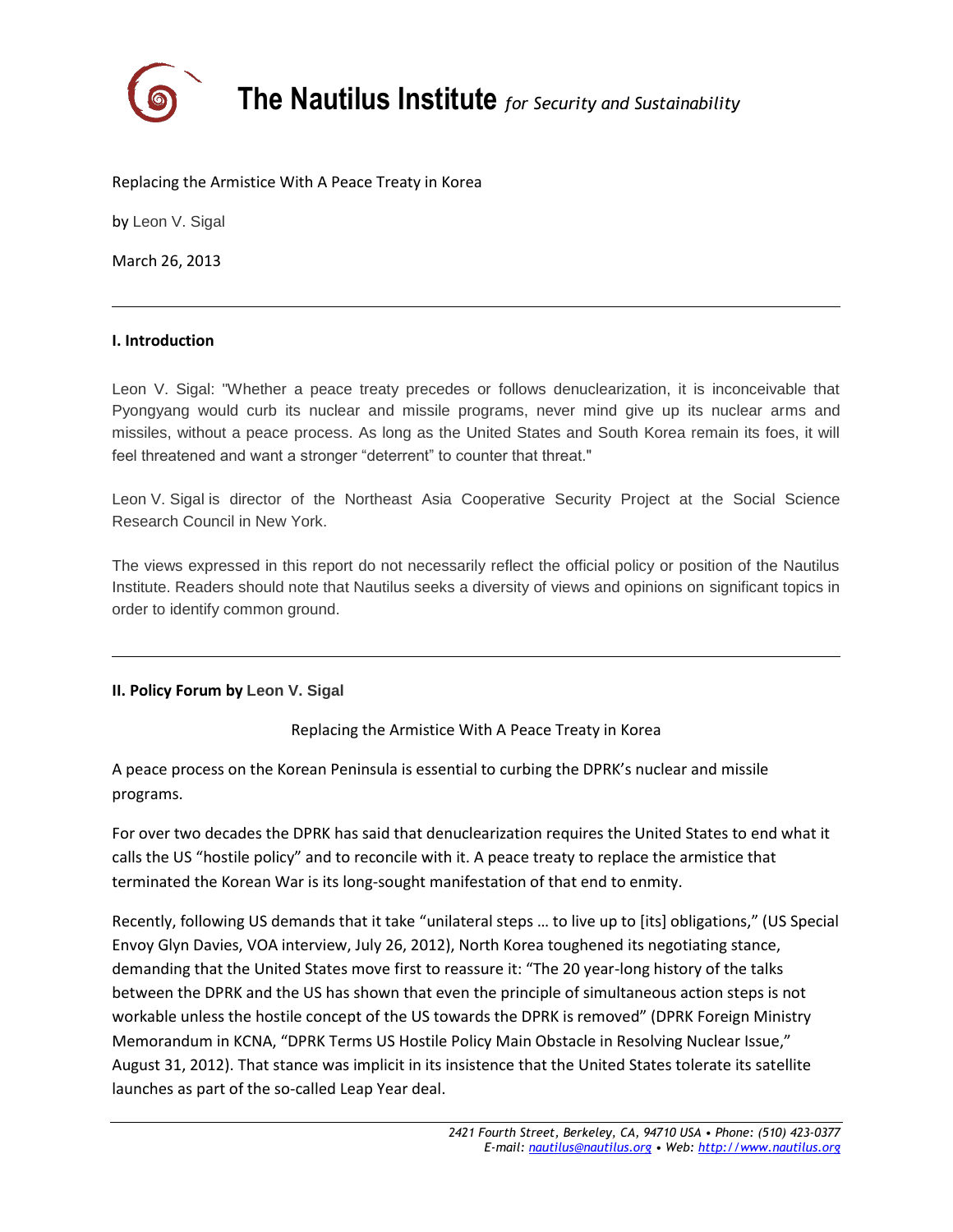The September 19, 2005 Six-Party Joint Statement envisioned a peace process in parallel with steps toward denuclearization: "The Six Parties committed to joint efforts for lasting peace and stability in Northeast Asia. The directly related parties will negotiate a permanent peace regime on the Korean Peninsula at an appropriate separate forum." Yet Pyongyang has since indicated that a peace treaty would have to precede denuclearization. As the DPRK Foreign Ministry spokesman put it on January 11, 2010,

The course of the six-party talks which witnessed repeated frustrations and failures proves that the issue can never be settled without confidence among the parties concerned. … If confidence is to be built between the DPRK and the US, it is essential to conclude a peace treaty for terminating the state of war, a root cause of the hostile relations, to begin with.

Whether a peace treaty precedes or follows denuclearization, it is inconceivable that Pyongyang would curb its nuclear and missile programs, never mind give up its nuclear arms and missiles, without a peace process. As long as the United States and South Korea remain its foes, it will feel threatened and want a stronger "deterrent" to counter that threat.

A peace treaty could also reduce the risk of military clashes on the peninsula. Washington and Seoul talk a lot about the need to deter another Cheonan. Notwithstanding the South's conventional military superiority, it is not clear how they can do so. To the contrary, the March 2010 sinking of the Cheonan in retaliation for a fatal November 2009 shooting up of a North Korean naval vessel in the contested waters of the West (Yellow) Sea and the November 2010 artillery barrage on Yeonpyeong Island in reprisal for South Korea's live-fire exercise show that steps taken by each side to bolster deterrence can cause armed clashes, even unpremeditated war. Deterrence alone will not keep the peace on the peninsula. The only way out is a peace process.

Negotiating a peace treaty is a formidable task. To be politically meaningful, it would require rectification of land and sea borders—whether temporary pending unification or permanent—and normalization of diplomatic, social, and economic relations. To be militarily meaningful, it would require changes in force postures and war plans that pose excessive risks of unintended war on both sides of the Demilitarized Zone. That would mean, above all, redeployment of the North's forward-deployed artillery and short-range missiles to the rear, out of range of Seoul. Yet to the extent Pyongyang would see that redeployment as weakening its deterrence against attack, it might be more determined to keep its nuclear arms.

Who would participate in peace talks? The three parties with forces on the ground in Korea, plus China. It might be useful for Japan and Russia, as well as nations that contributed forces to the war, to endorse a treaty once it is negotiated by the four. China has maintained it was not a belligerent even though Security Resolution 498 called it an "aggressor" state when it intervened in the war, and General Peng Teh-Huai signed the armistice as commander of "Chinese People's volunteers." At times, when the DPRK wanted to underscore the importance of peace with the United States, it omitted China from its list of invitees. At other times, when its relations with the South had soured, the North, consistent with its longstanding view that the United States had intervened in the civil war to prop up a "puppet" regime in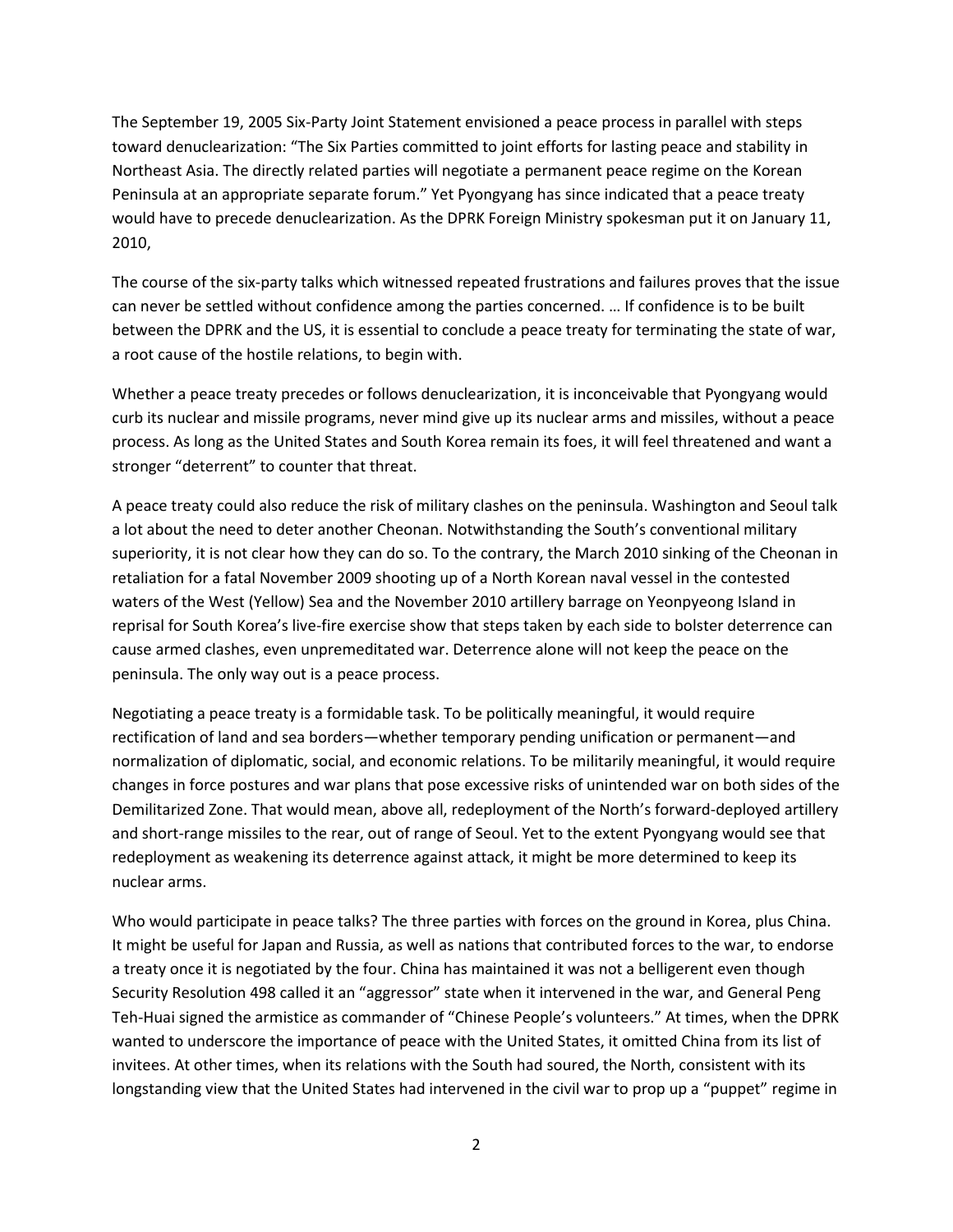Seoul, has said the South should be excluded from peace talks because it was not a signatory to the armistice. Yet the North accepted participation of the South in four-party peace talks in 1997. The United Nations was neither a party to the war nor a party to the armistice, although the US commander signed the armistice as United Nations Commander and USFK has used the United Nations Command as a fig leaf legitimating the US presence in Korea and Japan. Yet, as Secretary General Boutros Boutros-Ghali noted in a June 24, 1994 letter to the foreign minister of the DPRK, UN Security Council resolution 84 of July 7, 1950 "did not establish the unified command as a subsidiary organ under its control, but merely recommended the creation of a command, specifying that it be under the authority of the United States."

A peace treaty is unlikely without a more conducive political environment. One way to accomplish that is a peace process, using a series of interim peace agreements as stepping stones to a treaty. Such agreements, with both the United States and South Korea as signatories, would constitute token recognition of DPRK sovereignty. North Korea, in return, would have to reciprocate step by step with permanent dismantlement of its nuclear and missile production facilities.

A first step could be what Seoul once called a "peace declaration." Signed by the United States, North and South Korea and perhaps China, Japan and Russia as well, such a document would declare an end to enmity by reiterating the language of the October 12, 2000 US-DPRK joint communiqué stating that "neither government would have hostile intent toward the other" and confirming "the commitment of both governments to make every effort in the future to build a new relationship free from past enmity." It could also commit the three parties to commence a peace process culminating in the signing of a peace treaty. The declaration could be issued at a meeting of six-party foreign ministers.

A second step long sought by Pyongyang is the establishment of a "peace mechanism" to replace the Military Armistice Commission set up to monitor the ceasefire at the end of the Korean War. This peace mechanism could serve as a venue for resolving disputes like the 1994 North Korea downing of a US reconnaissance helicopter that strayed across the DMZ or the 1996 incursion by a North Korean spy submarine that ran aground while dropping off agents. The peace mechanism would include the United States and the two Koreas—the three parties with forces on the ground in Korea.

The peace mechanism could also serve as the venue for negotiating a series of agreements on specific confidence-building measures, whether between the North and South, the DPRK and the United States, or among the three parties. The joint fishing area in the West Sea, as agreed in principle in the October 2007 North-South summit meeting, is one. Naval confidence-building measures such as "rules of the road" and a navy-to-navy hotline are also worth pursuing. Lacking satellite reconnaissance, North Korea has conducted surveillance by infiltrating agents into the South. An "open skies" agreement allowing reconnaissance flights across the DMZ by both sides might reduce that risk. In October 2000 Kim Jong-il offered to end exports, production, and deployment of medium- and longer-range missiles. In return he wanted the United States to launch North Korean satellites, along with other compensation. A more farreaching arrangement might be to set up a joint North-South watch center that could download realtime data from US or Japanese reconnaissance satellites. It is unclear how much CBMs will reduce the risk of inadvertent war but they would provide political reassurance of an end to enmity.